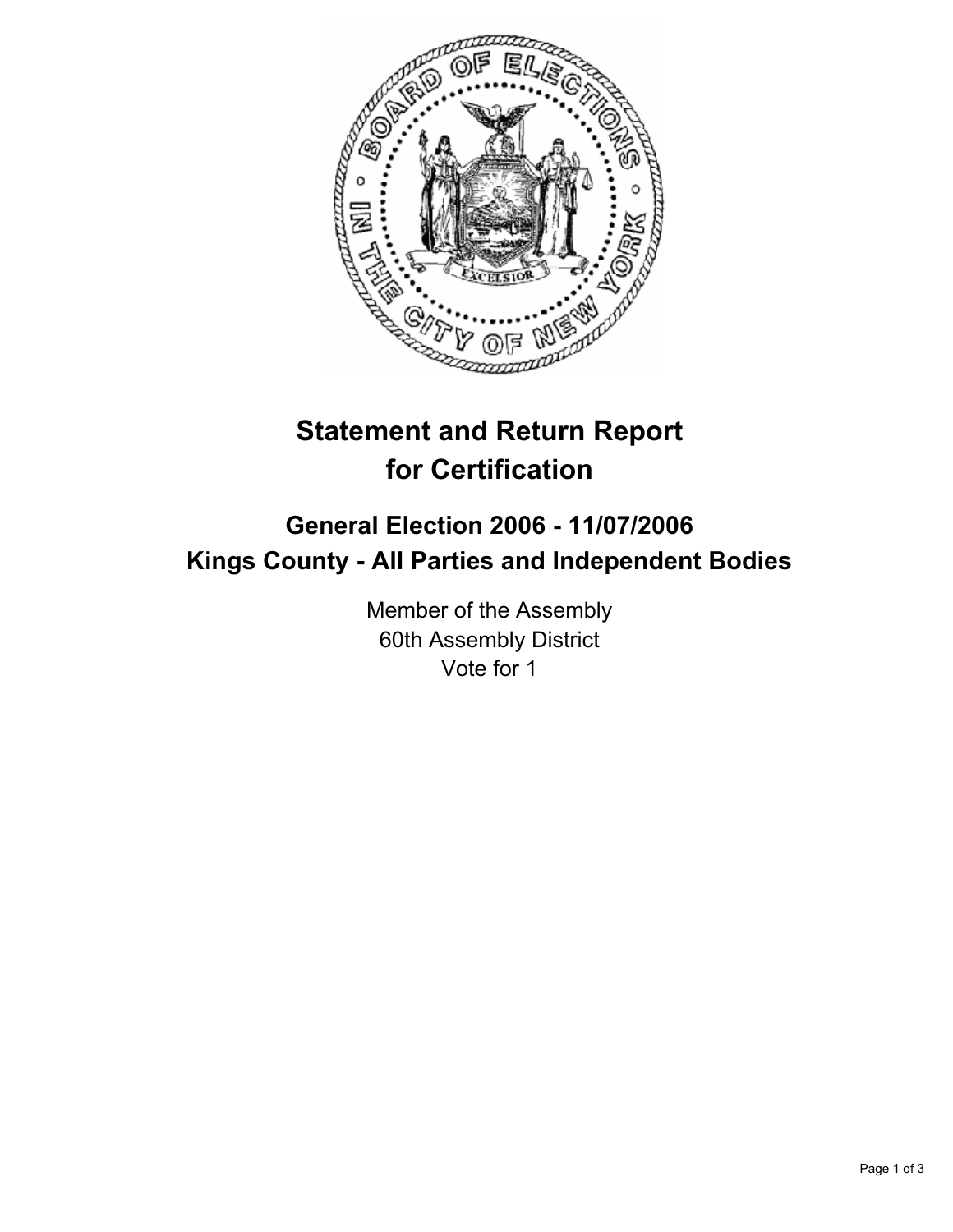

## **Assembly District 60**

| PUBLIC COUNTER                           | 8,673 |
|------------------------------------------|-------|
| <b>EMERGENCY</b>                         | 34    |
| ABSENTEE/MILITARY                        | 214   |
| AFFIDAVIT                                | 149   |
| <b>Total Ballots</b>                     | 9,105 |
| ANTHONY C XANTHAKIS (REPUBLICAN)         | 2,930 |
| D JANELE HYER-SPENCER (DEMOCRATIC)       | 4,106 |
| D JANELE HYER-SPENCER (INDEPENDENCE)     | 152   |
| ANTHONY C XANTHAKIS (CONSERVATIVE)       | 571   |
| D JANELE HYER-SPENCER (WORKING FAMILIES) | 325   |
| <b>Total Votes</b>                       | 8,084 |
| Unrecorded                               | 1.021 |